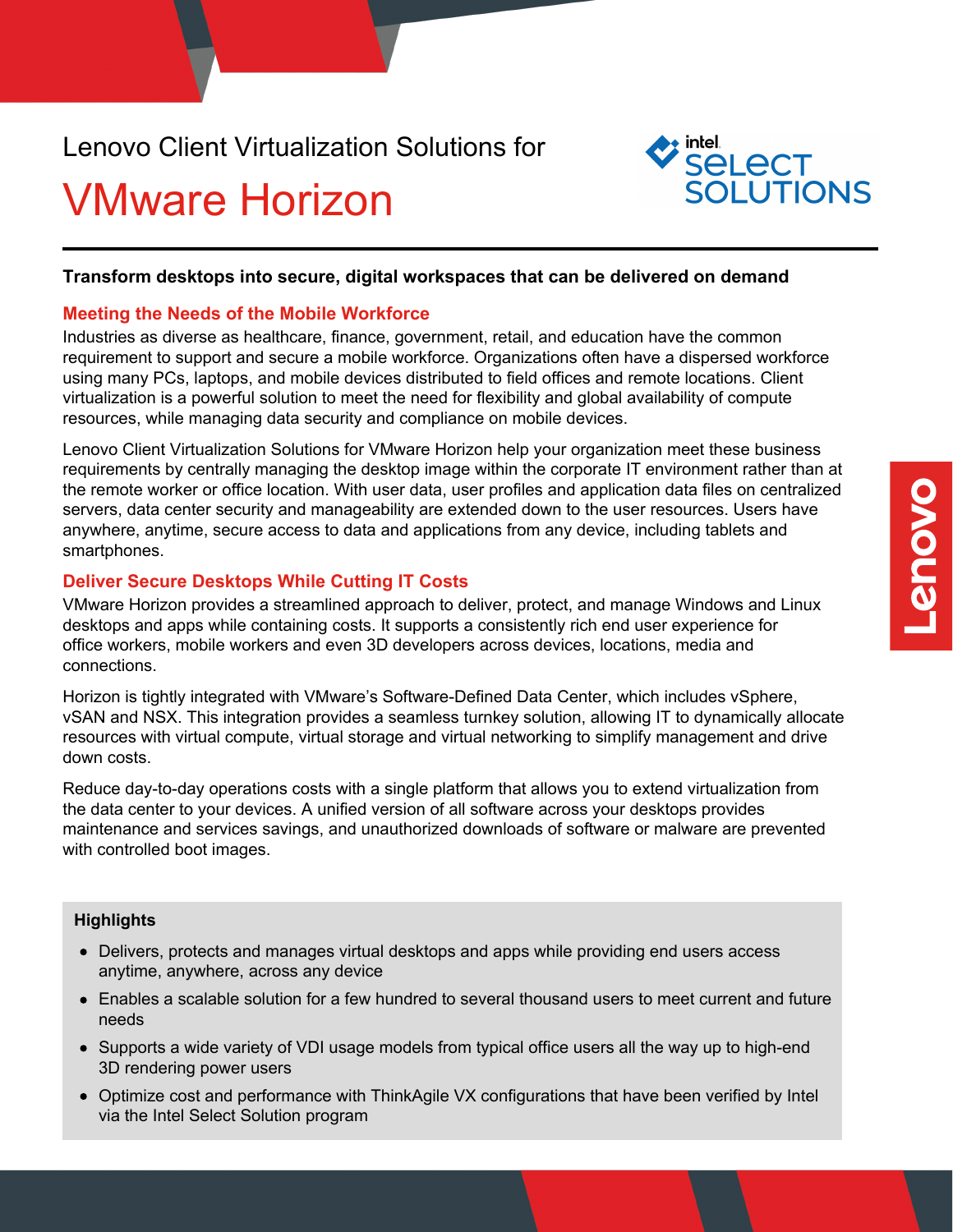#### **Simplify Solutions Infrastructure with ThinkAgile VX**

VMware Horizon has been certified on several Lenovo servers, including the Lenovo ThinkAgile VX Series. ThinkAgile VX Series are VMware vSAN-based hyperconverged servers with compute, storage and virtualization co-located on a single node. The VX Series enables you to dramatically simplify your server, storage and virtualization deployments and pool your resources into a single virtualized infrastructure for more flexible and efficient utilization and management.

If you currently have a client virtualization solution in a 3-tier architecture, switching to a hyperconverged architecture can reduce your cost per virtual machine. While requiring a dedicated server in a 3-tier environment, VMware Horizon could be one of many workloads supported on a hyperconverged server, thus increasing utilization of your server resources and lowering your total cost of ownership.

ThinkAgile VX systems arrive with the hardware configured, software installed, and the option of having Lenovo Professional Services to integrate it into your environment. VX systems are available in several models, supporting SMB through mission-critical enterprise applications. Each is preconfigured, pretested, and optimized to provide the simplest way to bring a new VMware hyperconverged environment online. If you have an existing VMware environment, the VX Series can integrate into it easily.

ThinkAgile VX integrated systems include VMware software licenses and ThinkAgile Advantage Services, which deliver proactive, solution-oriented support for your systems. This includes end-to-end case management and problem resolution, with a dedicated Lenovo phone number for expedited response. Lenovo ThinkAgile Advantage services extend these benefits with 24x7 support, allowing your IT team to focus on developing proficiencies that give your business a competitive edge. It's an efficient way to keep your investment working for you, with minimal disruption to your staff resources.

For customers who prefer to provide their own VMware software licenses and/or deployment services, Lenovo offers another choice: the ThinkAgile VX Certified Nodes, which include ThinkAgile Advantage Single Point of Support for quick 24/7 problem reporting and resolution.

All ThinkAgile VX systems include powerful lifecycle management capabilities via vSphere Lifecycle Manager (vLCM). vLCM speeds deployment, simplifies patching and updating software, and offers task automation. This enables you to free up valuable personnel for more productive tasks.



The Lenovo solution for VMware Horizon on Lenovo ThinkAgile VX is an Intel® Select Solution. Intel Select Solutions are workload optimized configurations engineered to satisfy software, system, and solution performance standards and streamline deployments. Key benefits of investing in an Intel Select Solution from Lenovo include:

- Simplified evaluation. New workload integration and the transition to software-defined infrastructure are two areas where IT managers spend more and more time and money sorting through endless options, searching for optimal solutions. Intel Select Solutions are tightly specified in terms of hardware and software components to eliminate guesswork and speed decision-making.
- Fast and easy deployment. With pre-defined settings and rigorous system-wide tuning, Intel Select Solutions are designed to increase efficiency in IT's testing process, speed time to service delivery, and increase confidence in solution performance.
- Workload-optimized performance. Intel Select Solution configurations are designed to deliver to a performance threshold for the workload, and are built on the latest Intel architecture foundation including the recently-launched Intel® Xeon® Scalable platforms.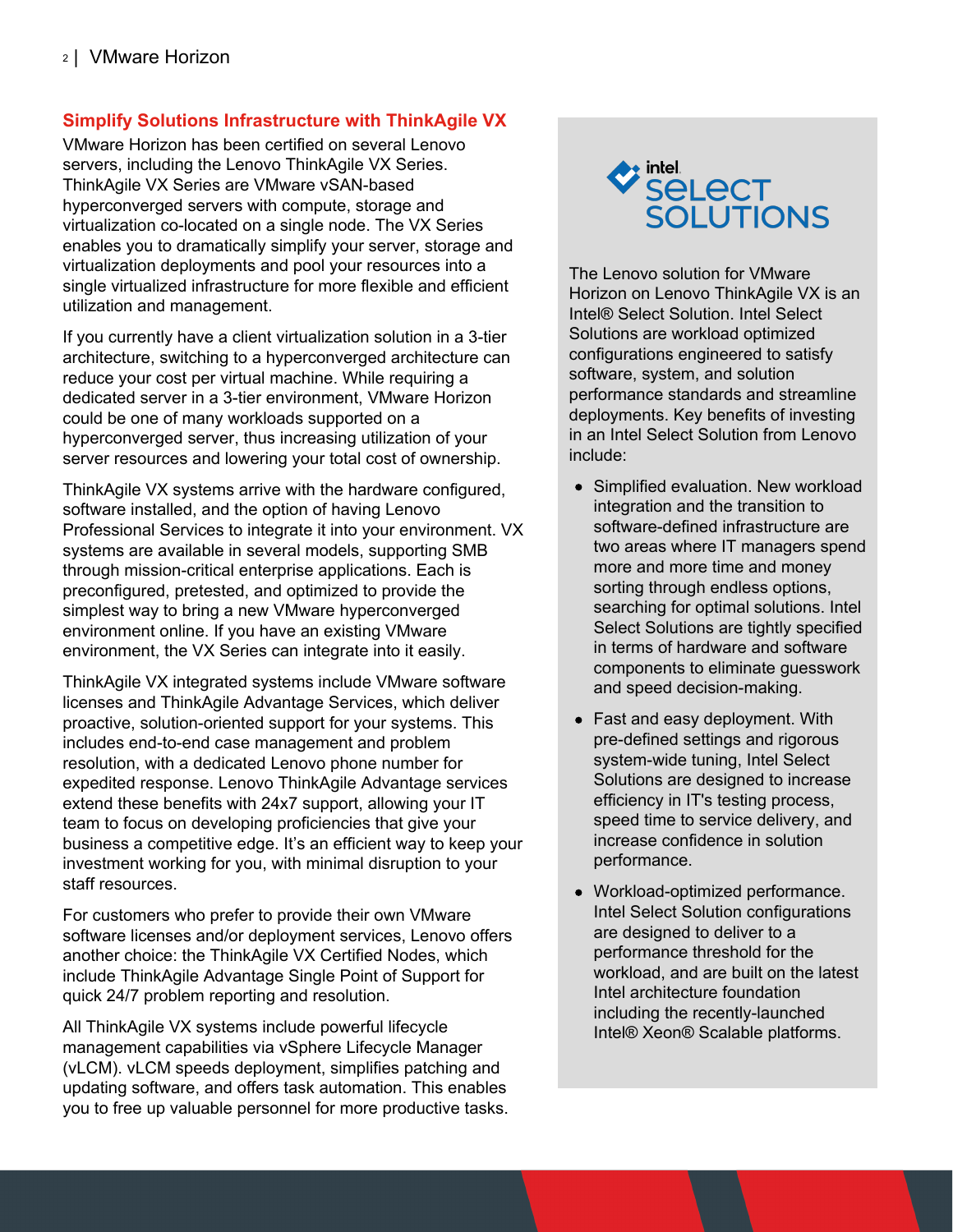#### **Powered by Lenovo**

Reference architectures also exist for VMware Horizon with the following Lenovo ThinkSystem and ThinkAgile servers:

- ThinkAgile HX hyperconverged appliances with Nutanix software
- SR630 V2/SR650 V2 1U and 2U, 2-socket servers, respectively, that provide extensive flexibility to fit almost any customer environment
- SR645/SR665 1U and 2U, 2-socket servers, respectively, that provide good cost/user. The SR665 supports up to 6 NVIDIA GPU modules for power users employing 3D rendering or medical imaging applications
- SD530 A dense 2U configuration that supports up to four 2-socket servers
- SN550 A compute node that is part of the Flex System blade server

All Lenovo ThinkSystem and ThinkAgile servers are high performance systems, regularly holding numerous world performance benchmarks. Engineered for always-on productivity, ThinkSystem servers are [consistently](https://lenovopress.com/lp1117-itic-reliability-study) ranked high in x86 server customer satisfaction and  $#1$  in x86 server reliability.

#### **Optimized Configurations**

Lenovo has designed and tested several configurations of VMware Horizon on ThinkAgile VX. These configurations are optimized for performance and scalability. They can be used as is, as building blocks for larger installations, or as a base from which customizations can be made. The current Solution IDs include:

| <b>Solution ID</b> | Supporting                      |
|--------------------|---------------------------------|
| SID0000234         | 200 Office Workers              |
| SID0000235         | 150/50 Office/Knowledge Workers |
| SID0000236         | 160 Power Users                 |

These recommended configurations can be found on Lenovo's Data Center Configurator tool at [dcsc.lenovo.com](http://dcsc.lenovo.com). Just select "Deployment Ready Solutions" and then "Client Virtualization".



*"The [Lenovo] solution has been pivotal in transforming our IT department from cost a center into a profit center. We are now empowering our IT team to spend 90% of their time on what really matters: delivering value to our customers."*

*Matthew Day, CIO, Langs Building Supplies*





ThinkSystem SR665 / SR650 V2



ThinkSystem SR645 / SR630 V2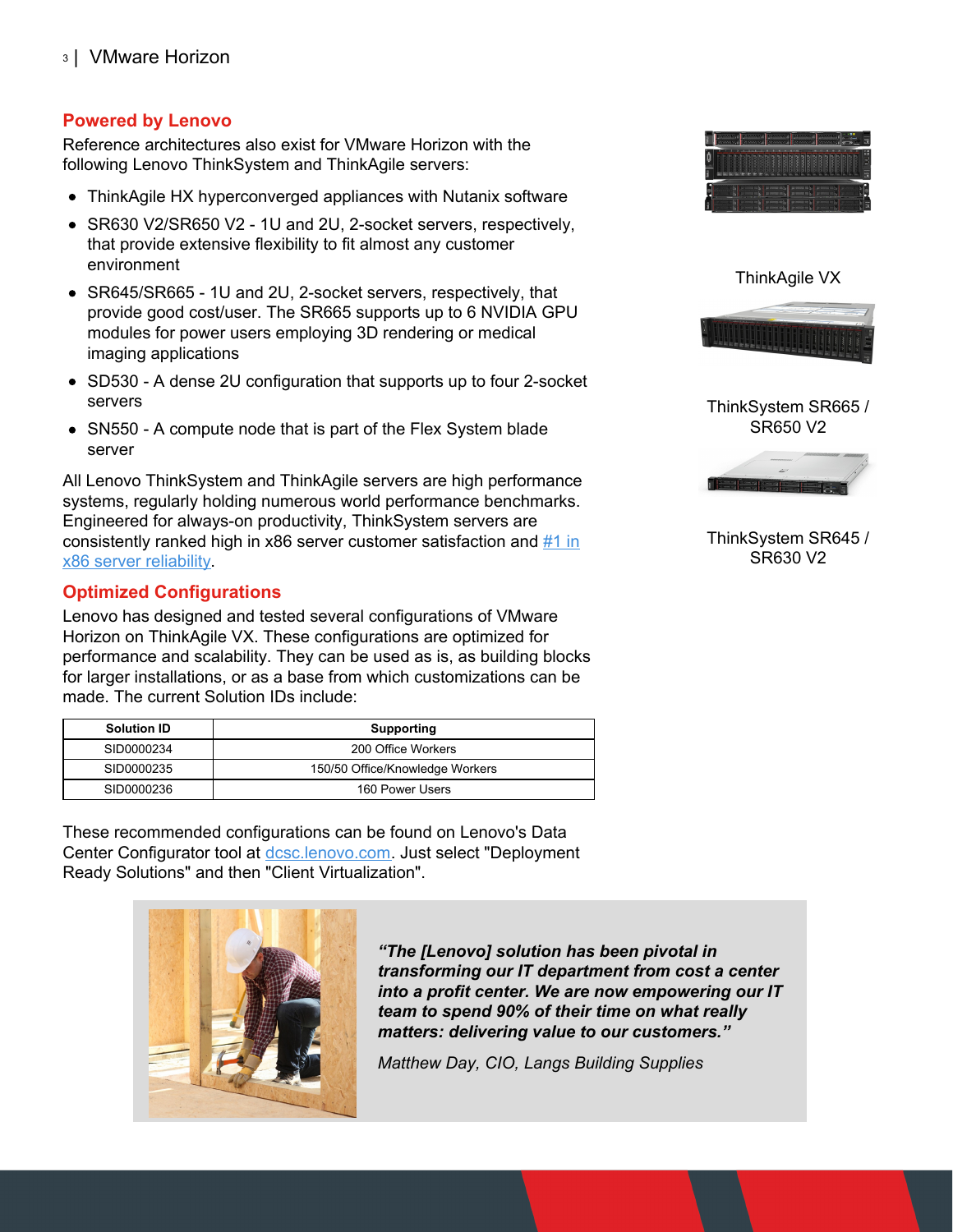#### **Complementary Software**

Lenovo offers a wide range of complementary software offerings for your VMware Horizon environments.

Data can be backed up with Veeam® Availability Suite™. Veeam Agents for Microsoft Windows and Linux work with Veeam Availability Suite to deliver comprehensive backup and recovery for ALL workloads — virtual, physical and cloud — with a single management console.

The delivery of graphics-rich desktops and workstations is facilitated by NVIDIA® virtual GPU (vGPU) software in conjunction with NVIDIA GPUs. Today's digital worker requires more graphicsintensive applications and operating systems to be productive. Windows 10 provides a rich, immersive experience and is the most graphically intensive operating system to date. NVIDIA GRID software is designed to deliver Windows desktops and applications at full performance while NVIDIA Quadro Virtual Data Center Workstation (vDWS) software allows users to access their professional graphics applications with full features and performance from any device, anywhere.

Lenovo XClarity™ Administrator is a centralized resource management solution that is aimed at reducing complexity, speeding response, and enhancing the availability of Lenovo server systems and solutions.

It captures industry-leading proactive platform alerts, enabling administrators to migrate workloads or replace failing components without incurring downtime.

XClarity Administrator enjoys tight integration with VMware vCenter through the XClarity Integrator for VMware vCenter. Administrators can view, monitor, and manage Lenovo infrastructure from the vCenter management console and vSphere web client. The XClarity Integrator for VMware vCenter also speeds Day 1 provisioning of new Lenovo systems into production, simplifies ongoing administration, and increases workload uptime in clustered environments by eliminating system maintenance windows and dynamically initiating workload migration based on user-defined system events.



Sukhoi Civil Aircraft virtualized all 1,400 desktops using VMware Horizon. Now, the company can manage all virtualized resources centrally and keep a tighter control on security.

#### **TruScale IaaS: OpEx vs. CapEx**

Lenovo TruScale Services allow you to have your VDI infrastructure on-premises with a "pay for use" cloud subscription instead of an outright purchase. This allows you to better tie your VDI expenses to your business use.

Lenovo TruScale removes layers of administration and management from stretched IT teams. It also creates opportunities to implement new solutions, with cloud-like functionality and flexible, pay-as-yougo, as-a-service models.

Services include assessment, design, configuration, installation, cloud deployment, data migration, concierge/tech desk services, maintenance, metering, service portal, security and compliance, upgrades, renewals and old tech retirement.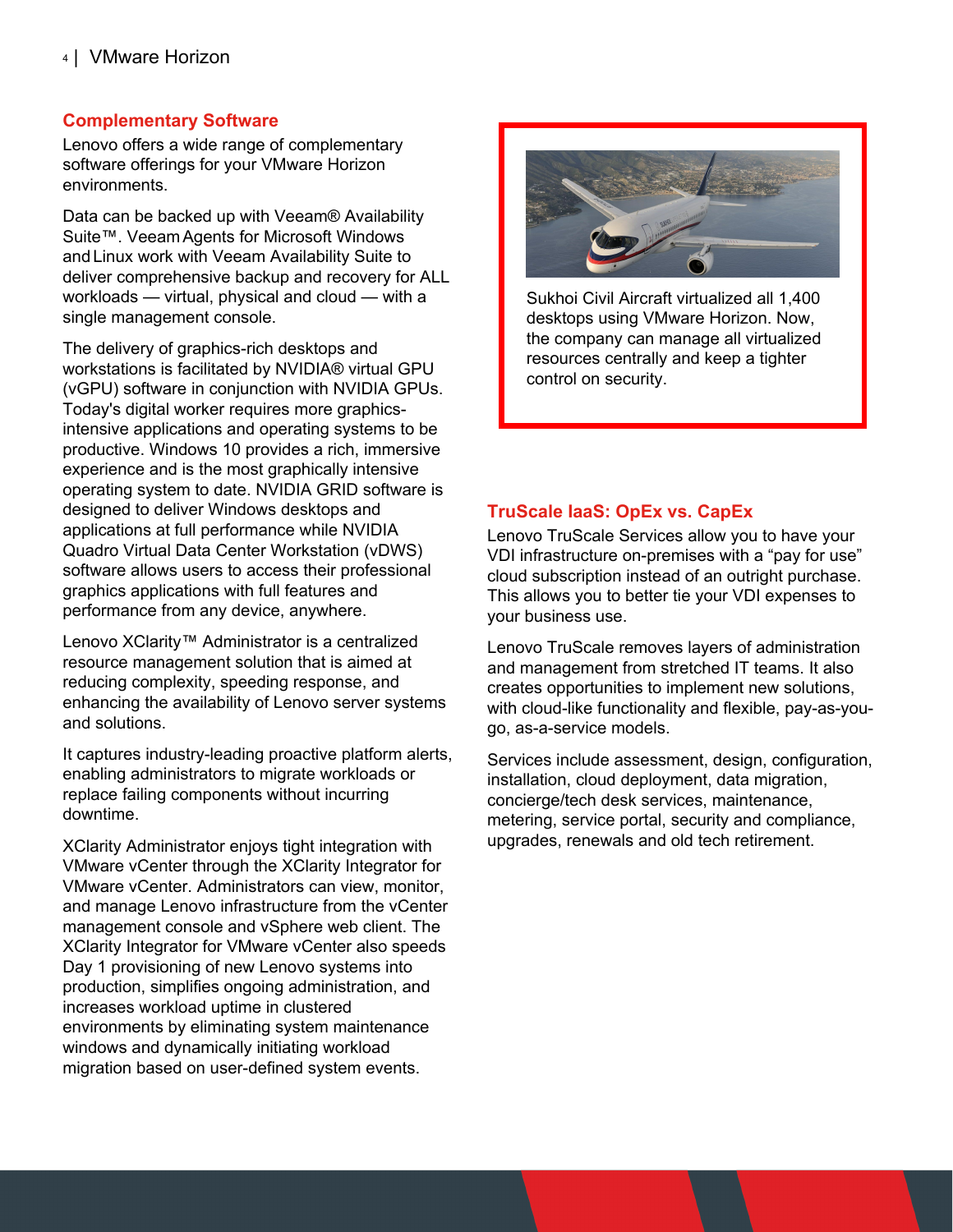#### **End-to-End VDI Solution**

Completing the Lenovo end-to-end client virtualization solution for VMware environments are the endpoints. From devices to desktops, Lenovo helps businesses access the data needed to make informed decisions. Lenovo offers a wide range of PCs, tablets, thin clients and smartphones for end user access. The portability, versatility and lightweight features of Lenovo thin clients allow for deployment across the organization, especially where space is at a premium.

Lenovo streamlines device deployment and management with Lenovo Terminal Manager (LTM™). LTM is a browser-based solution for managing groups of thin clients. Whether you operate in a simple or complex environment, you can streamline the management of multiple hosted desktops all from one place. LTM's web-based console allows IT administrators to freely access it from any device that can connect to the server, as well as pushing through certificates and software packages. LTM also simplifies the ability to rapidly deploy additional devices, scaling to thousands of connected devices.

Have legacy devices in your environment? You can convert them to thin clients with Lenovo Fusion Desktop. You can even temporarily convert laptops and other devices with a USB port to a thin client with Cloud Desktop on the Go. The memory stick solution will force the device to boot from it when connected. When the memory stick is removed, the laptop will return to booting off its hard drive.

#### **Tying It All Together**

To have a successful VDI implementation, it is important to know which users will be accessing what applications, how they normally use those applications, the time of day the users normally work, and other factors.

Lenovo Professional Services conduct hundreds of VDI implementations a year and have extensive expertise in VDI across multiple industries. To make sure customers understand the necessary steps in a successful implementation, Lenovo offers a complimentary **VDI Workshop** for qualified customers. The workshop is a white-boarding session led by Lenovo Principal Consultants to help you on your journey of achieving desktop virtualization. This workshop can be held on-site or remotely.

If you have an existing VDI environment, Lenovo Professional Services offers two new services that can be utilized remotely.**VDI Architecture Jumpstart Services** provide a VDI architect to review your current VDI strategy or VDI environment to make adjustments to accommodate larger volumes of employees, and **VDI Residency Services** provide access to a VDI engineer to provide guidance around the assessment, design configuration, validation and knowledge transfer needed in expanding your current VDI environment.

Regardless of your current environment, Lenovo Services is a true business partner that will take you from where you are, to where you want to be. At every stage, you'll get our expertise and services to help you.



*"Thanks to the Lenovo ThinkAgile VX HCI solution, we are now running highly demanding applications such as Autodesk AutoCAD smoothly in virtual desktop environments, contributing to better experiences for our learners."*

*Margherita Rabaglia, Headteacher, Istituto di Istruzione Superiore, C. E. Gadda*